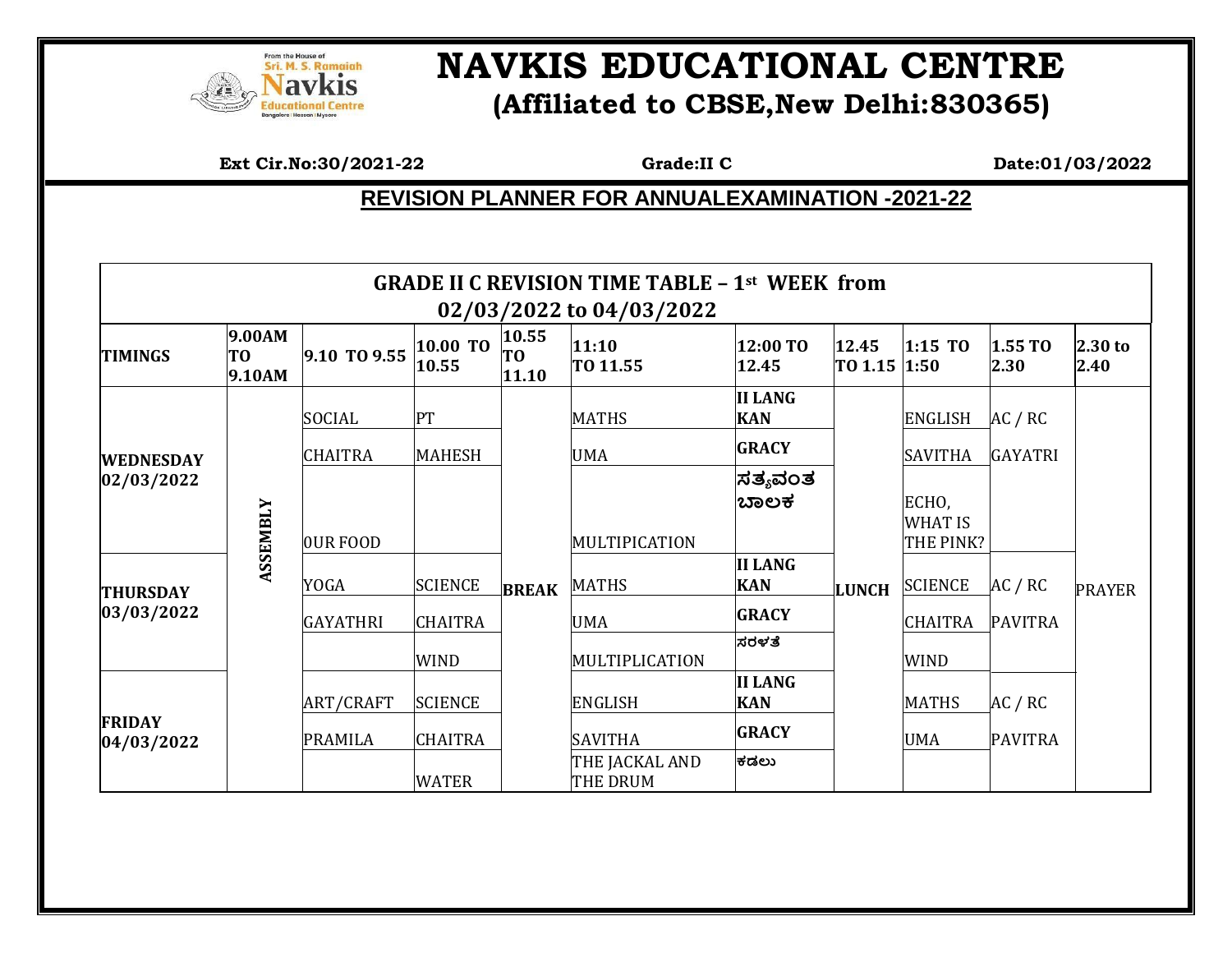| <b>GRADE II C REVISION TIME TABLE - 2ND WEEK from</b><br>07/03/2022 to 11/03/2022 |                                    |                          |                                 |                                  |                                       |                                       |                                 |                                        |                                                                                                                                      |                     |
|-----------------------------------------------------------------------------------|------------------------------------|--------------------------|---------------------------------|----------------------------------|---------------------------------------|---------------------------------------|---------------------------------|----------------------------------------|--------------------------------------------------------------------------------------------------------------------------------------|---------------------|
| <b>TIMINGS</b>                                                                    | 9.00AM<br>T <sub>0</sub><br>9.10AM | 9.10 TO 9.55             | 10.00 TO<br>10.55               | 10.55<br>T <sub>0</sub><br>11.10 | 11:10<br>TO 11.55                     | 12:00 TO<br>12.45                     | 12.45<br>T <sub>0</sub><br>1.15 | 1:15 TO<br>1:50                        | 1.55 TO<br>2.30                                                                                                                      | 2.30 to 2.40        |
| <b>MONDAY</b><br>07/03/2022                                                       |                                    | COMPUTER                 | <b>SOCIAL</b>                   | BRE<br>$\overline{\mathbf{A}}$   | <b>MATHS</b>                          | <b>ENGLISH</b>                        |                                 | <b>III L HINDI</b>                     | AC / RC<br><b>PAVITRA</b><br><b>SOCIAL TEST-</b><br>15 MARKS<br>AC / RC<br><b>SAVITHA</b><br><b>ENGLISH</b><br>TEST-1FOR<br>15 MARKS |                     |
|                                                                                   |                                    | <b>PAVITRA</b>           | <b>CHAITRA</b>                  |                                  | <b>UMA</b>                            | <b>SAVITHA</b>                        |                                 | <b>SOWMYA</b>                          |                                                                                                                                      |                     |
|                                                                                   |                                    |                          | Plants<br>Around us             |                                  | Division                              | <b>DOWN THE</b><br><b>RABBIT HOLE</b> |                                 | दूर ,पास<br>पक्षियोंकीपहचान            |                                                                                                                                      |                     |
| <b>TUESDAY</b><br>08/03/2022<br>WEDNESDAY<br>09/03/2022                           |                                    | GK                       | <b>III L HINDI</b>              |                                  | <b>MATHS</b>                          | SOCIAL                                |                                 | <b>SCIENCE</b>                         |                                                                                                                                      |                     |
|                                                                                   |                                    | <b>PAVITRA</b>           | <b>SOWMYA</b>                   |                                  | <b>UMA</b>                            | <b>CHAITRA</b>                        |                                 | <b>CHAITRA</b>                         |                                                                                                                                      |                     |
|                                                                                   |                                    |                          | <b>HINDI TEST-1</b>             |                                  |                                       | weather and                           |                                 |                                        |                                                                                                                                      |                     |
|                                                                                   |                                    |                          | <b>FOR 15 MARKS</b>             |                                  | <b>DIVISION</b>                       | Seasons                               |                                 | <b>WATER</b>                           |                                                                                                                                      |                     |
|                                                                                   | <b>ASSEMBLY</b>                    | SOCIAL<br><b>CHAITRA</b> | PT<br><b>MAHESH</b>             |                                  | <b>MATHS</b><br><b>UMA</b>            | <b>II LANG KAN</b><br><b>GRACY</b>    | <b>FONCH</b>                    | <b>ENGLISH</b><br><b>SAVITA</b>        | AC / RC<br><b>GAYATHRI</b><br><b>KANNADA</b><br><b>TEST-115</b><br><b>MARKS</b>                                                      | <b>CLASS PRAYER</b> |
|                                                                                   |                                    | The Earth                |                                 |                                  | Measurement                           |                                       |                                 | The shell<br>THE MAGIC<br><b>STCKS</b> |                                                                                                                                      |                     |
|                                                                                   |                                    | YOGA                     | <b>SCIENCE</b>                  |                                  | <b>MATHS</b>                          | <b>II LANG KAN</b>                    |                                 | <b>SCIENCE</b>                         | AC / RC                                                                                                                              |                     |
| <b>THURSDAY</b><br>10/03/2022                                                     |                                    | <b>GAYATHRI</b>          | <b>CHAITRA</b>                  |                                  | <b>UMA</b>                            | <b>GRACY</b>                          |                                 | <b>CHAITRA</b>                         | <b>PAVITRA</b>                                                                                                                       |                     |
|                                                                                   |                                    |                          | <b>FORMS OF</b><br><b>WATER</b> |                                  | MATHS TEST-1 FOR<br><b>15 MARKS</b>   | ಸಹಬಾಳ್ವೆ                              |                                 |                                        |                                                                                                                                      |                     |
| <b>FRIDAY</b><br>11/03/2022                                                       |                                    | ART/CRAFT                | <b>SCIENCE</b>                  |                                  | <b>ENGLISH</b>                        | <b>II LANG KAN</b>                    |                                 | <b>MATHS</b>                           | AC / RC                                                                                                                              |                     |
|                                                                                   |                                    | PRAMILA                  | <b>CHAITRA</b>                  |                                  | <b>SAVITHA</b>                        | <b>GRACY</b>                          |                                 | UMA                                    | <b>PAVITRA</b><br><b>SCIENCE</b><br><b>TEST-115</b><br><b>MARKS</b>                                                                  |                     |
|                                                                                   |                                    |                          |                                 |                                  | THE DAY THE SUN<br><b>WENT HIDING</b> | ಸಹಬಾಳ್ವೆ                              |                                 |                                        |                                                                                                                                      |                     |